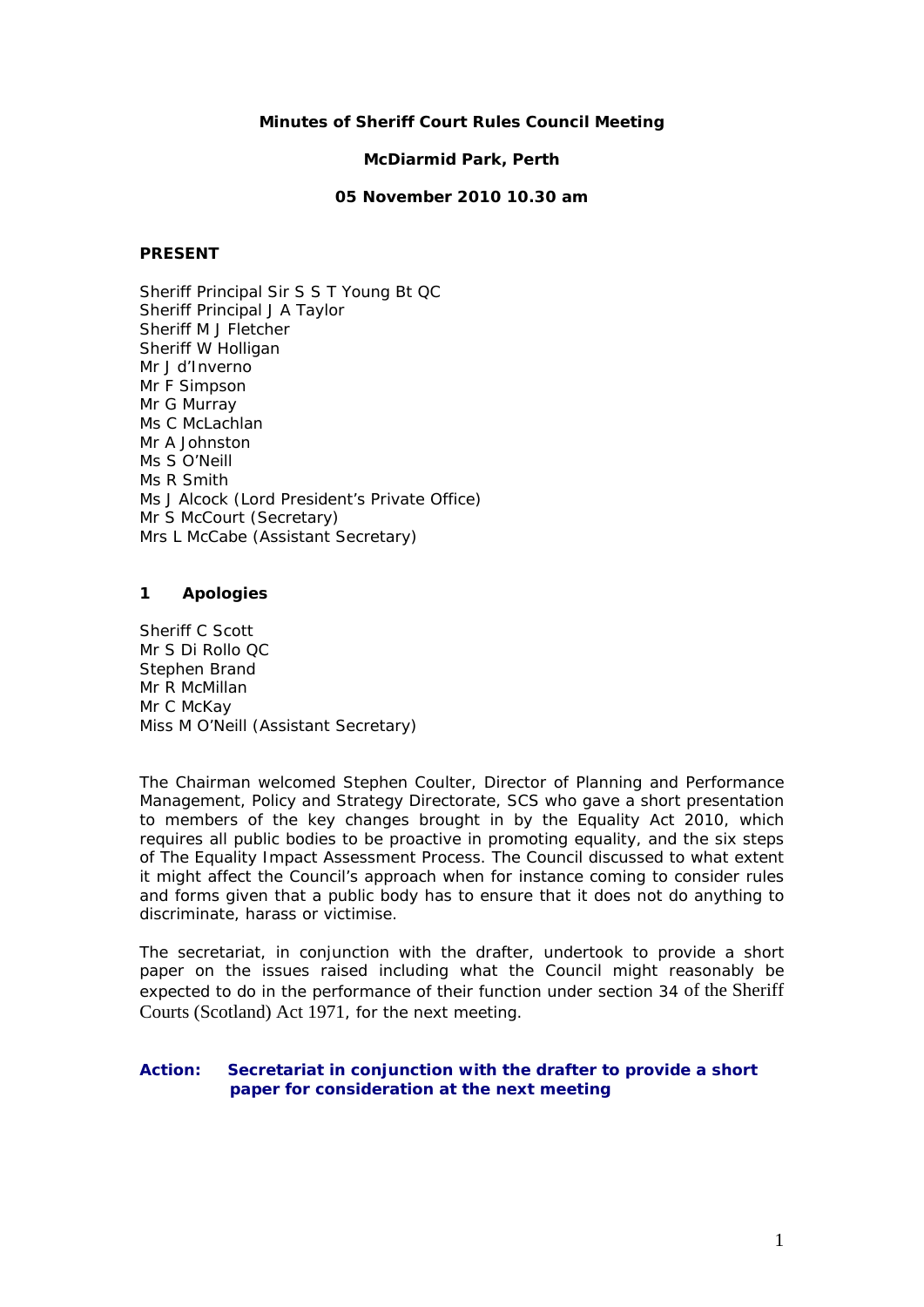# **2 Minutes of previous meeting**

The minutes of the previous meeting were approved.

## **Matters Arising**

#### Bankruptcy & Diligence (S) Act 2007 - Admiralty actions

Sheriff Holligan advised the meeting that matters were still progressing and that discussions would take place soon with Mr Mclean of Brodies, Solicitors, Edinburgh.

## Equality Act 2010

The Chairman advised that he will write to the Advocate General for Scotland in due course.

## **Action: Chairman to write to the Advocate General**

## **3. Protective Costs Orders:**

# **European Commission Reasoned Opinion – Infringement No 2006/4033**

At the meeting of the Council on 6 August 2010, the Council agreed in principle that similar provisions be made in rules as those proposed for the Court of Session. Subsequently, the European Commission queried the scope of the draft rules(which deal with environmental cases only) in relation to the definition of "public authority", and as a consequence the draft rules will need to be amended.

After discussion, members agreed that the drafter should be instructed to provide draft rules in the sheriff court similar to those proposed for the Court of Session (as amended). These would only apply to ordinary cause and summary application proceedings and it was agreed this can be made by motion with any Notice of Opposition:

- a) setting out the grounds of opposition to any order
- b) giving an estimate of that party's expenses

## **Action: Instructions to be issued, thereafter, the Chairman, whom failing Sheriff Principal Taylor, to clear provisions**

The Council is content for a Joint Consultation by both Rules Councils to be undertaken on the rules more generally, at which stage some provision for recall can be considered. The secretariat and the drafter to provide a consultation list, and report back to the Council on progress at the next meeting.

#### **Action: Secretariat in conjunction with drafter to provide**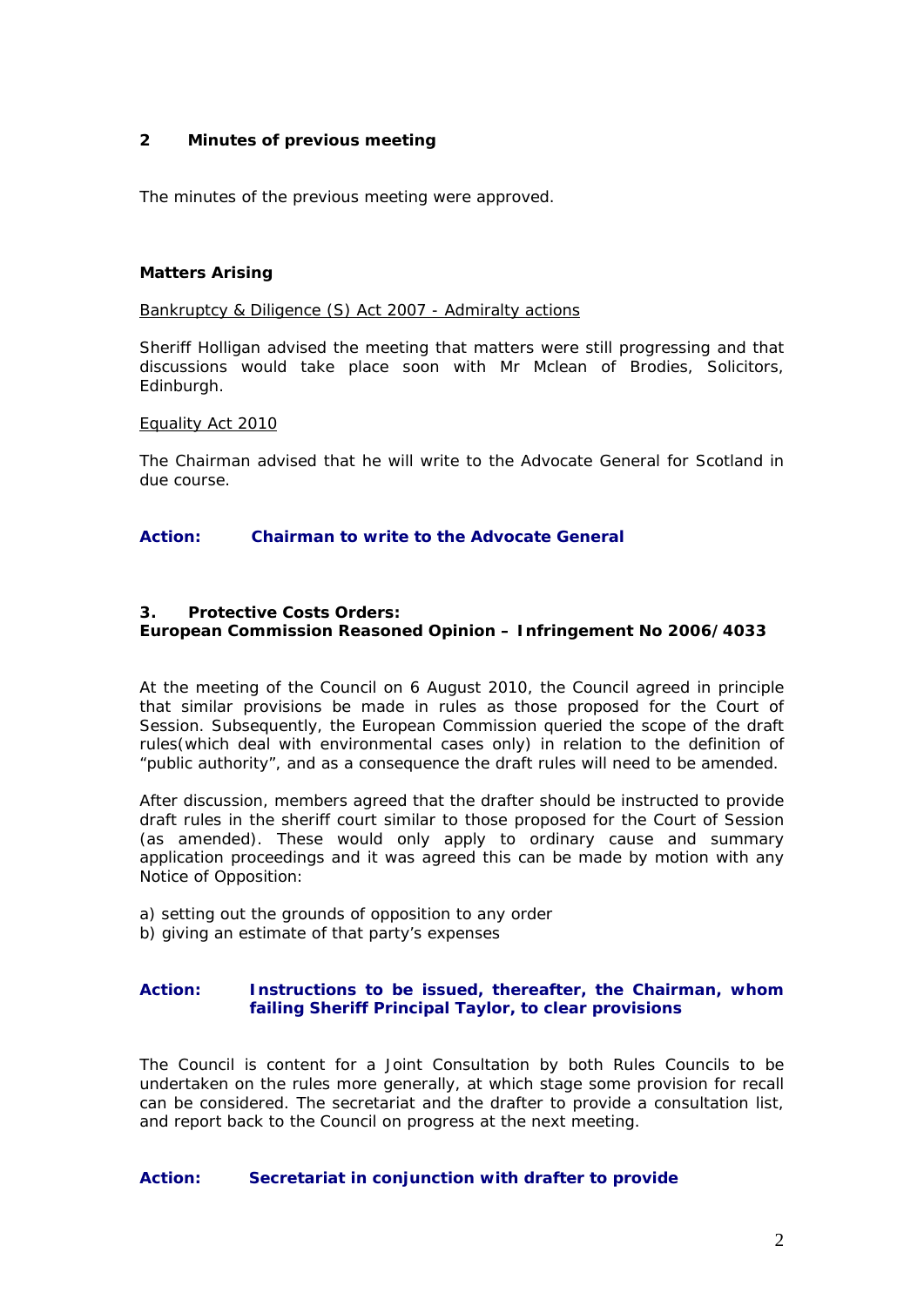# **Consultation List for next meeting**

## **4 Scottish Civil Courts Review**

## McKenzie Friend (Chapter 11; Recommendation 149)

The Council at their previous meeting agreed that paragraph (7) of the draft provisions should be deleted as, 1) it may be ultra vires, and 2) the question of whether expenses incurred by a party litigant as a result of the support of a McKenzie friend should be recoverable ought to be determined by the Auditor rather than by a rule of court. Instructions were submitted to the drafter in those terms. The drafter subsequently was of the view is that it would not be ultra vires to have such a draft provision.

After further discussion, the Council agreed that paragraph (7) should be reinstated into the four main sets of rules. The Chairman asked the secretariat to flag this as a point to be reconsidered in two years time by which time it will be known whether the provisions are working in practice.

# **Action: Instructions to be issued for provisions to include paragraph(7). Thereafter, the Chairman, whom failing Sheriff Principal Taylor, to clear provisions for inclusion in the November Miscellaneous Instrument**

# **Secretariat to add item to the Agenda of the SCRC meeting in November 2012, for reconsideration**

# Judicial Expenses (Chapter 14; Recommendation 186)

After discussion, members agreed to continue consideration of this matter to the next meeting to enable the proposed amendment of the general regulation to be discussed by the Lord President's Advisory Committee in January.

In the absence of Sheriff Scott and Colin McKay, the secretary gave a general update on the Civil Courts Review Report. He advised that Lord Reed's "Contact Group" had not met again since early September and that an SCS colleague had advised that the Scottish Government had further revised their draft response to the report and was generally supportive of the recommendations of the Civil Courts Review.

# **5 Recognition/ Non-Recognition of Foreign Decrees**

Having considered the draft provisions, the Council, subject to some minor amendments, agreed that the provisions be included in the November Miscellaneous Instrument.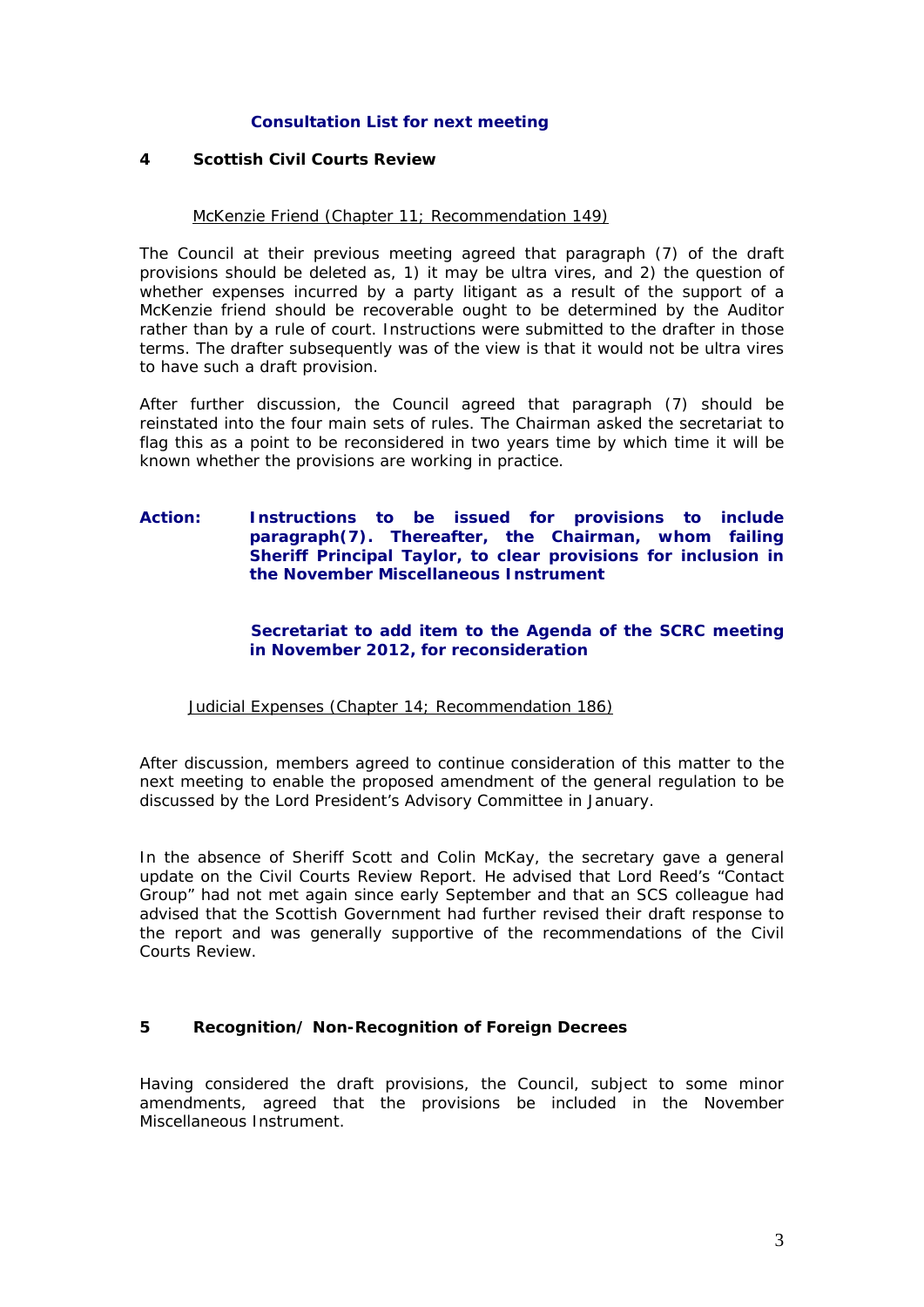# **Action: Instructions to be issued. Thereafter, the Chairman, whom failing Sheriff Principal Taylor, to clear provisions for inclusion in the November Miscellaneous Instrument**

# **6 Miscellaneous SI 2 of 2010:**

#### Service of Sequestration Petitions

After consideration of the draft instrument and the Note from the drafter, the Council requested the drafter should separate the provisions for service on a) individuals, and b) partners, and remitted the matter to the Ordinary Cause Committee for further consideration of the draft provisions and clearance.

## **Action: Draft Instrument to be considered and cleared by the Ordinary Cause Committee**

#### Rule 24.1 SCR 2002

The Council considered the draft instrument and the Note from the drafter and agreed to remit the matter to the Ordinary Cause Committee for further consideration and clearance. Any comments on the changes to be relayed to the secretariat.

## **Action: Draft Instrument to be considered and cleared by the Ordinary Cause Committee**

## Change of Name of Party

The Council considered the draft instrument and the Note from the drafter along with correspondence from SCS Policy and Legislation Branch, expressing their concerns at the implications of the change.

After discussion, the Council agreed that a sub-committee of the Council be set up to take a look at the practicalities of making the procedure workable. The subcommittee to comprise of Sheriff Holligan, Ms C McLachlan, Mr A Johnston and Mr R McMillan, should meet before the next meeting and report back with their proposals at the next meeting.

# **Action: Meeting of sub-committee to be set up.**

#### Regulated Agreements

After consideration of the draft instrument and the Note by the drafter, the Council agreed to refer the matter back to the sub-committee previously set up for further consideration and left it to their discretion whether or not to consult further on the draft provisions.

#### **Action: Meeting of sub-committee to be set up.**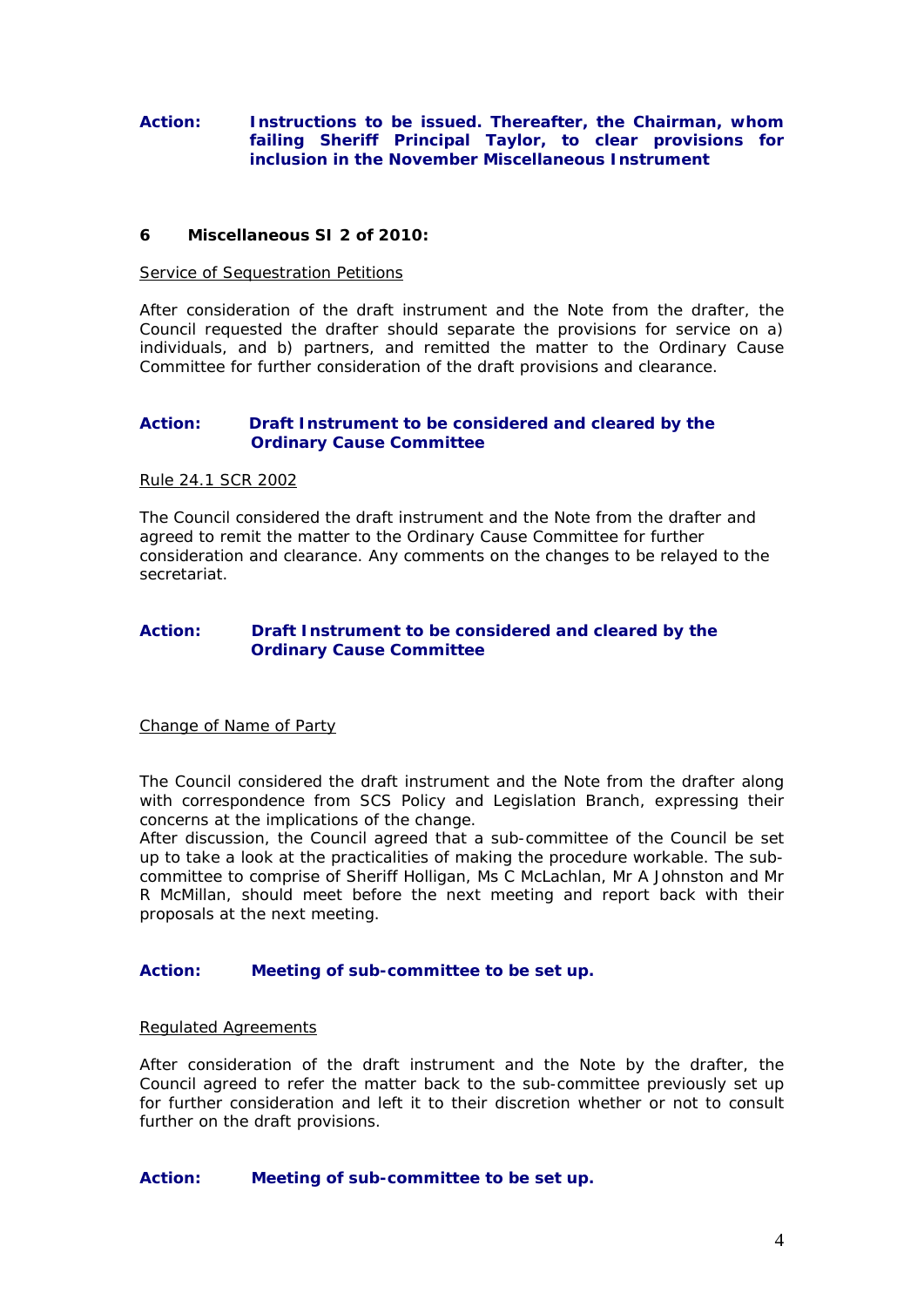## Closure Orders/Licensing Appeals

## *Closure Orders*

The Council agreed that paragraph  $3(a)(ii)$  be deleted from the draft as this was unnecessary given that section 99(3)(E) of the 2010 Act was not adding other matters to which the court had to pay regard but simply elaborated on these.

## *Licensing Appeals*

The Council agreed that the wording of the existing summary application rule 3.34.2(1)(c) be retained to the extent that the appeal is to be lodged with the sheriff clerk of the sheriff court district in which the principal office of the Licensing Board is situated not later than 21 days after the relevant date. The Council noted that the Transitional Provisions have not yet been drafted.

# **Action: The Chairman, whom failing Sheriff Principal Taylor, to clear provisions for inclusion in the November Miscellaneous Instrument**

# **06A Ordinary Cause Personal Injury Rules/ Summary Cause Personal Injury Rules**

Having considered the paper from the secretariat along with the draft provisions, the Council agreed that a consistent approach to that of the Court of Session on the procedure for the recovery of documents should be taken. It was also agreed that the relevant rules under the Ordinary Cause Optional Procedure should be identical to those in the PI rules.

The Chairman invited the drafter to prepare a discussion paper on the matter, for consideration by the Ordinary Cause Committee.

# **Action: The drafter to prepare a discussion paper for consideration by the Ordinary Cause Committee.**

# **7 EU Mediation Directive**

The Council considered the policy paper produced and agreed that no rules of court were required.

# **8 Rule 30.5 of the Ordinary Cause Rules**

Having considered the paper from the secretariat the Council agreed that the reference in lines 1 and 2 of rule 30.5 to an award of custody, access or aliment be amended to refer to an interlocutor making an order made under section 11 of the Children (Scotland) Act 1995 or in respect of aliment, in order to reflect the terms of rule 31.9. It was also agreed that the reference in lines 3 and 4 of rule 30.5 to **rule 31.5 (appeals in connection with custody, access or aliment)**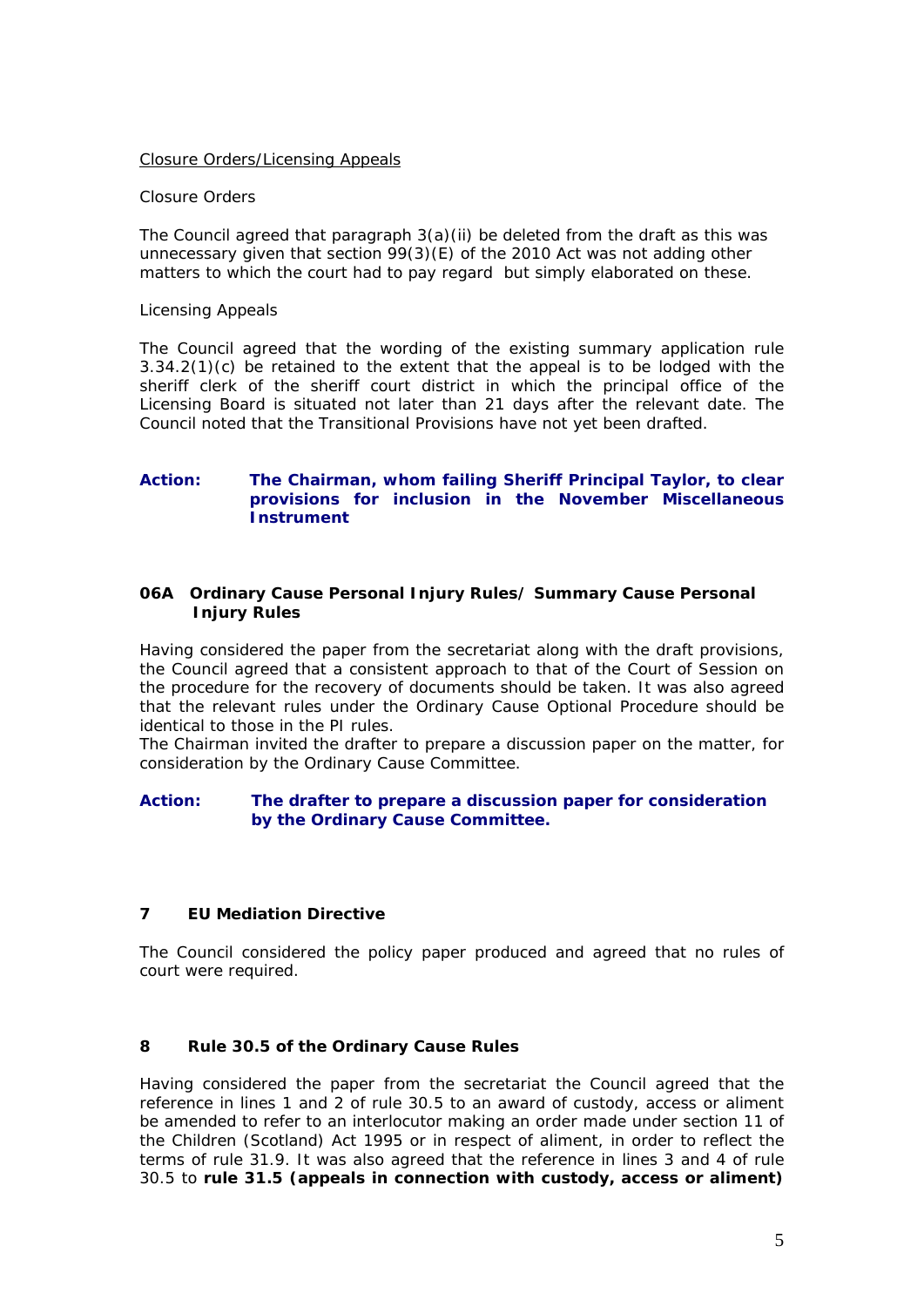be amended to read **rule 31.9 (appeals in connection with orders under section 11 of the Children (Scotland) Act 1995 or aliment)**.

### **Action: Instructions to be issued, thereafter, the Chairman, whom failing Sheriff Principal Taylor, to clear provisions for inclusion in the November Miscellaneous Instrument**

## **9 Amendments to rules on service/Form 17 Report of Auction**

The Council considered the paper produced by the secretariat along with the correspondence from the President of the Society of Messengers-At-Arms and Sheriff Officers.

#### Use of envelopes in service of documents

The Council agreed that an amendment should be made to the four main sets of rules providing for the use of an envelope where the service of a document is executed by any of the leaving, depositing or affixing modes.

#### Form 17 Report of Auction

The Council agreed that Form 17 Report of Auction should be amended to include the declaration required by section 32(2)(c) of the Debt Arrangement and Attachment(Scotland) Act 2002.

The secretariat undertook to instruct the drafter in the above terms. Subject to those amendments, it was agreed that the provisions should be included in the March Miscellaneous instrument.

# **Action: Amendments to be instructed for inclusion in the March 2011 Miscellaneous Instrument.**

#### **10 Intimation to Local Authority in family actions**

The Council considered the paper produced by the secretariat and agreed that, given there no longer remains any legal basis for intimation to a relevant authority in form F8 directing them to prepare a report in family actions, that Rules  $33.7(1)(g)$ ,  $33.7(4)$  and  $33.12(1)$ ,  $(2)$  and  $(4)$  should be deleted. The Council agreed, subject to amendment, to retain Form F8 and rule 33.12(3), to be used in circumstances where a sheriff considers intimation to the Local Authority is appropriate.

## **Action: Amendments to be instructed for inclusion in the March 2011 Miscellaneous Instrument (which in fact has been included in the November Instrument).**

### **11 Service and Evidence Conventions**

The Council considered the policy paper regarding transfer of functions for outgoing requests for service and evidence from Scotland. The Council was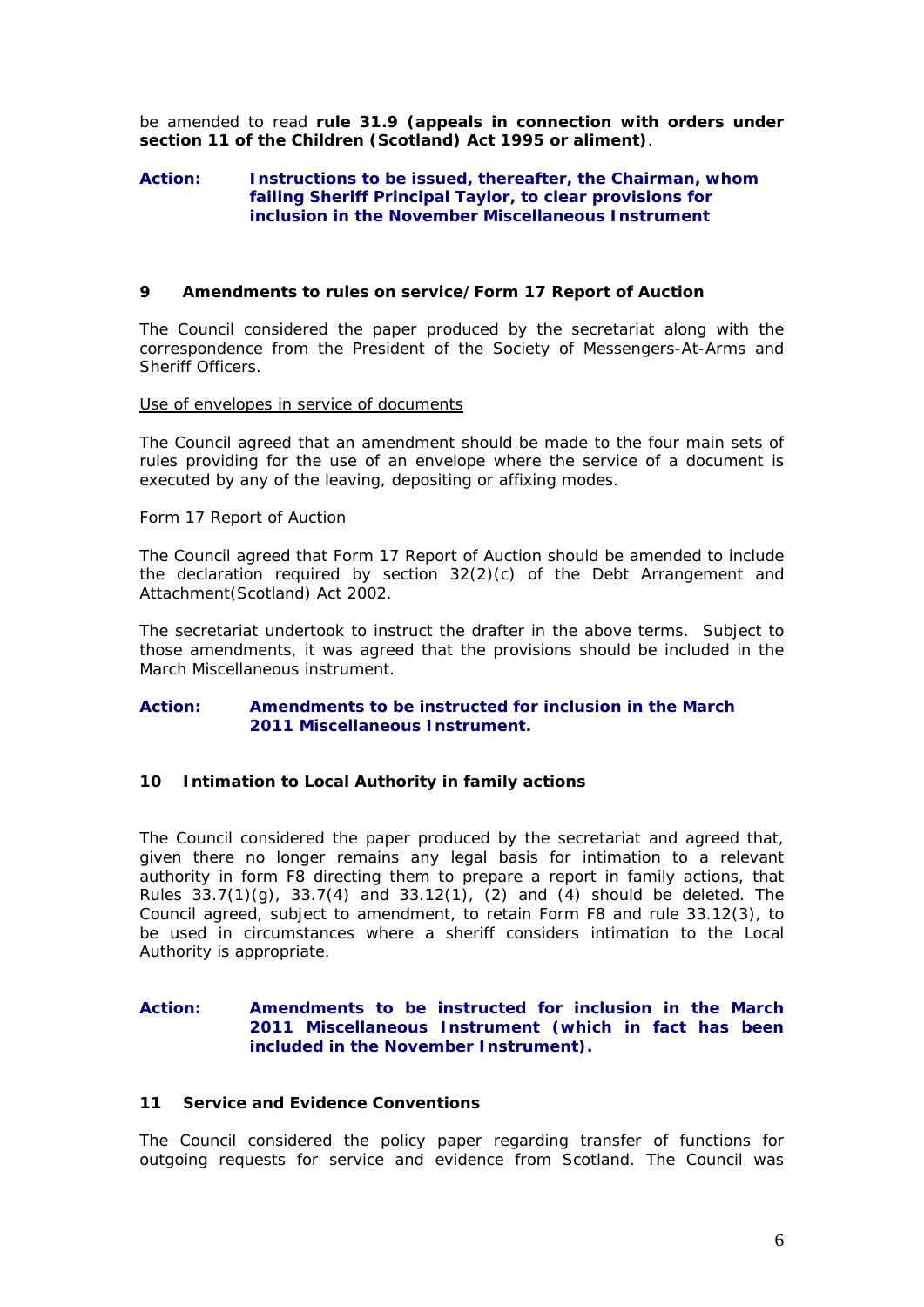content with the approach suggested in the paper and agreed that the changes in those terms should be instructed.

It was agreed that the draft amendment should be cleared by the Chairman and included in the next Miscellaneous Instrument

## **Action: Amendments to be instructed.**

 **Chairman, whom failing Sheriff Principal Taylor, to clear provisions for inclusion in the next Miscellaneous Instrument.** 

## **12 Sheriff Court Bankruptcy Rules 2008**

The Council considered the policy paper produced and agreed that provision be made in sections A and B of Appendix 2 of the Act of Sederunt (Sheriff Court Bankruptcy Rules) 2008 for the addition of the debtor's date of birth(where known) to the information to be contained in the Register of Insolvencies

The secretariat undertook to instruct the drafter in those terms. Subject to those amendments, it was agreed that the draft provisions should be cleared by the Chairman in consultation with Sheriff Principal Taylor and that the provisions should be included in the March Miscellaneous instrument.

## **Action: Amendments to be instructed for inclusion in the March Miscellaneous Instrument.**

# **13 Child Welfare Cases**

The Council considered the paper from the secretariat and agreed that no amendment is required to the current rules of court. It was agreed that the Sheriffs Principal be invited to consider adapting the current Practice Notes on adoptions to address the issue.

# **14 Business Update**

The Council noted the progress on the items contained within the business update.

### **15 AOCB**

#### Council Membership

The Chairman advised the meeting that Sheriff Fletcher, Mr S Di Rollo QC and Ms S O'Neill did not seek to renew their membership of the Council which was due to end in January 2011 and further Mr J d'Inverno had indicated that, having been a member since 2002 he would be willing to give way to a new member if this was the wish of the Lord President.